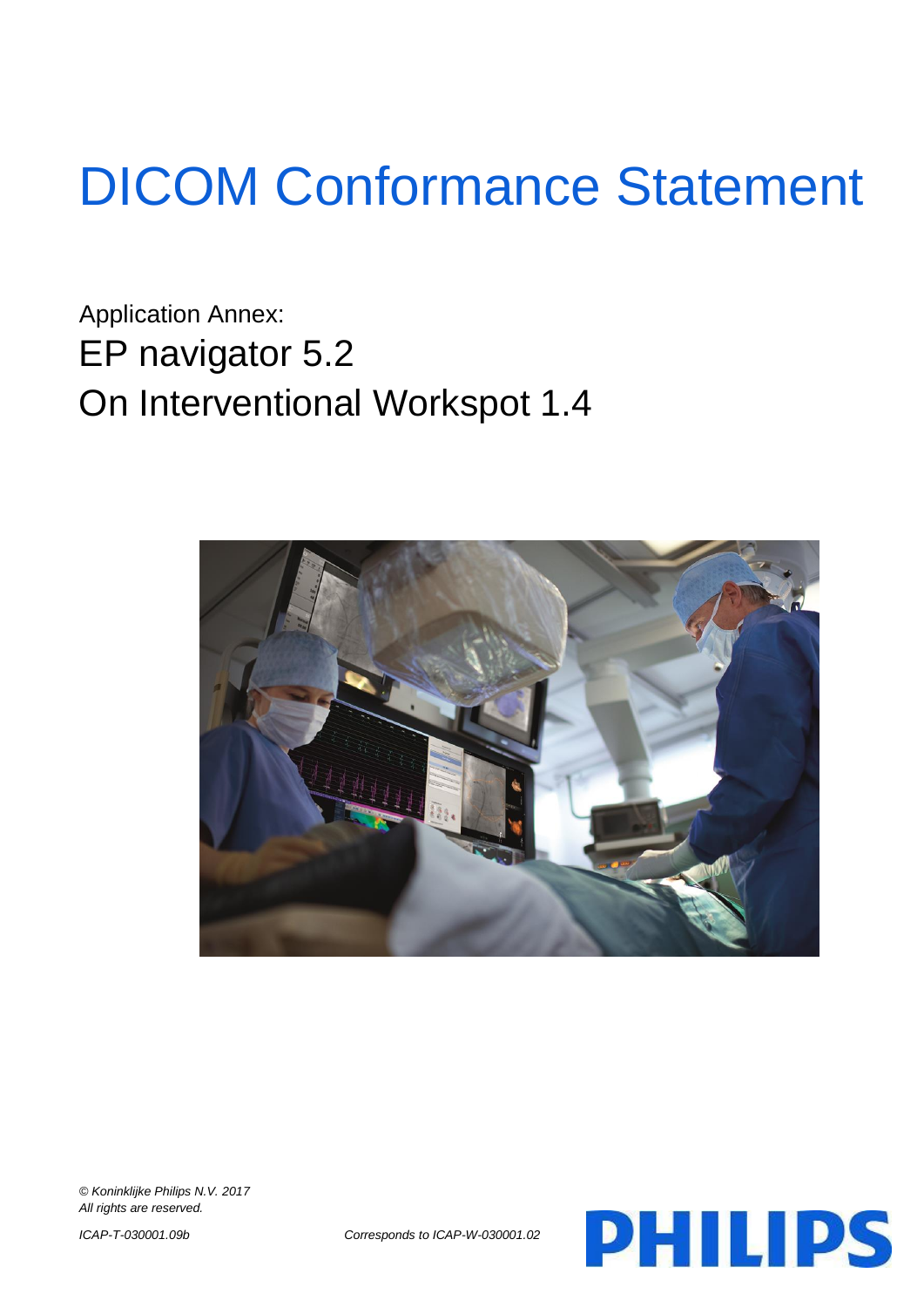**Issued by:** Philips Medical Systems Nederland BV, a Philips Healthcare company,

P.O. Box 10.000 5680 DA Best The Netherlands

Email: [dicom@philips.com](mailto:dicom@philips.com) Internet[: http://www.healthcare.philips.com/connectivity](http://www.healthcare.philips.com/connectivity)

Document Number: ICAP-PF.0021052 Date: 10-Jan-2017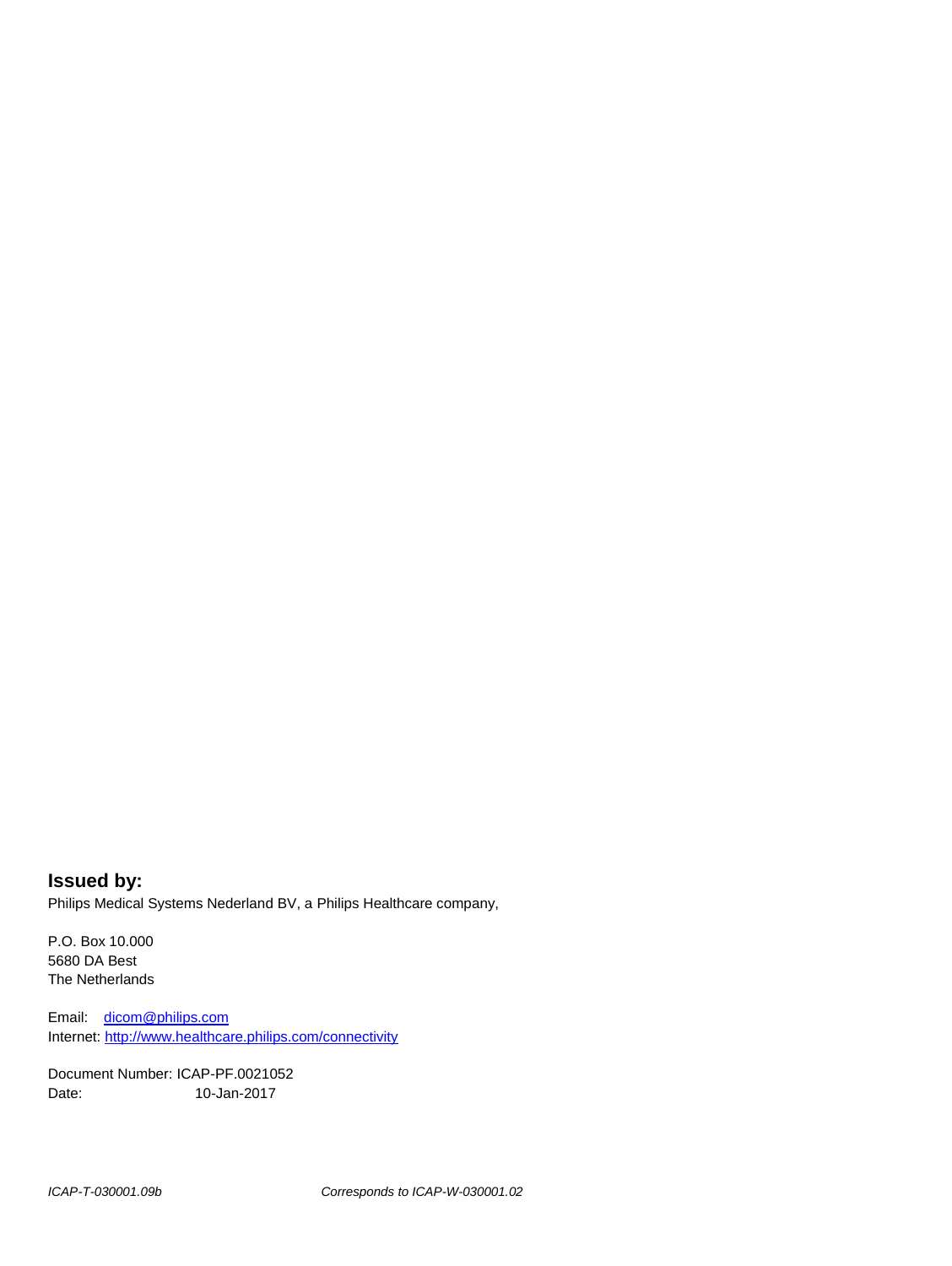# **Table of Contents**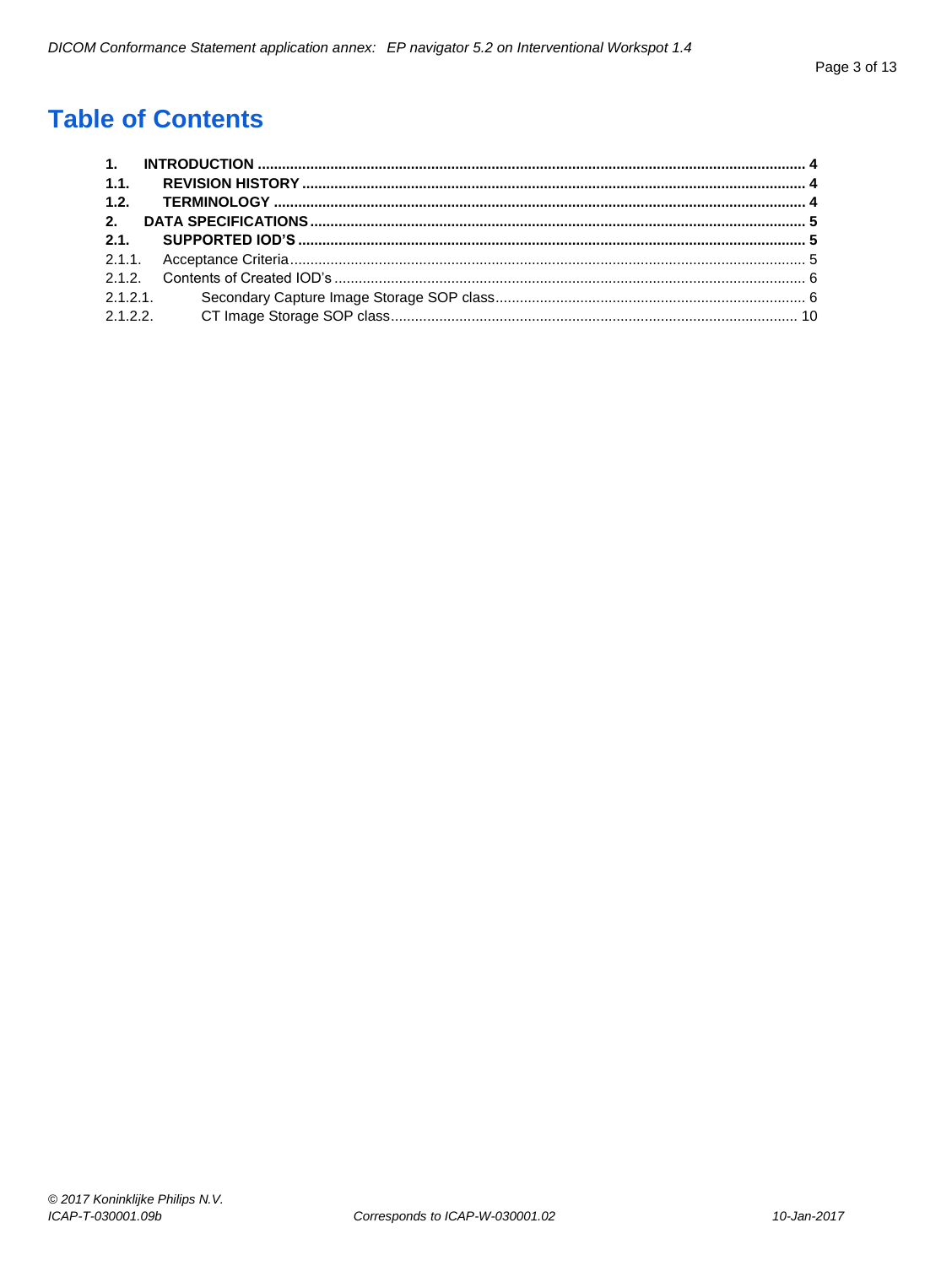# <span id="page-3-0"></span>**1. Introduction**

This DICOM Conformance Statement annex is applicable to EP navigator 5.2 Application. In general the EP navigator 5.2 application is the user environment for viewing and analyzing MR and CT images. EP navigator also stores (creates) 3D-ATG as CT series SOP class, but with Modality type XA.

# <span id="page-3-1"></span>**1.1. Revision History**

The revision history below provides dates and differences among individual document versions.

#### **Table 1: Revision History**

| <b>Document Version</b> | Date of Issue | <b>Status</b> | <b>Description</b>                                                                               |
|-------------------------|---------------|---------------|--------------------------------------------------------------------------------------------------|
| 00                      | 03-Mar-2016   | Authorized    | Initial Version for EP Navigator 5.2 on Interventional Workspot R1.4.x where x<br>is 0 or higher |
| 01                      | 17-Nov-2016   | Authorized    | <b>Editorial changes</b>                                                                         |
| 02                      | 10-Jan-2017   | Authorized    | Updated value for Manufacture (0008, 0070) from "Philips Medical Systems" to<br>"Philips".       |

# <span id="page-3-2"></span>**1.2. Terminology**

| <b>DICOM</b> | Digital Imaging and Communications in Medicine |
|--------------|------------------------------------------------|
| <b>IOD</b>   | Information Object Definition                  |
| UID          | Unique Identifier                              |
| VR           | Value Representation                           |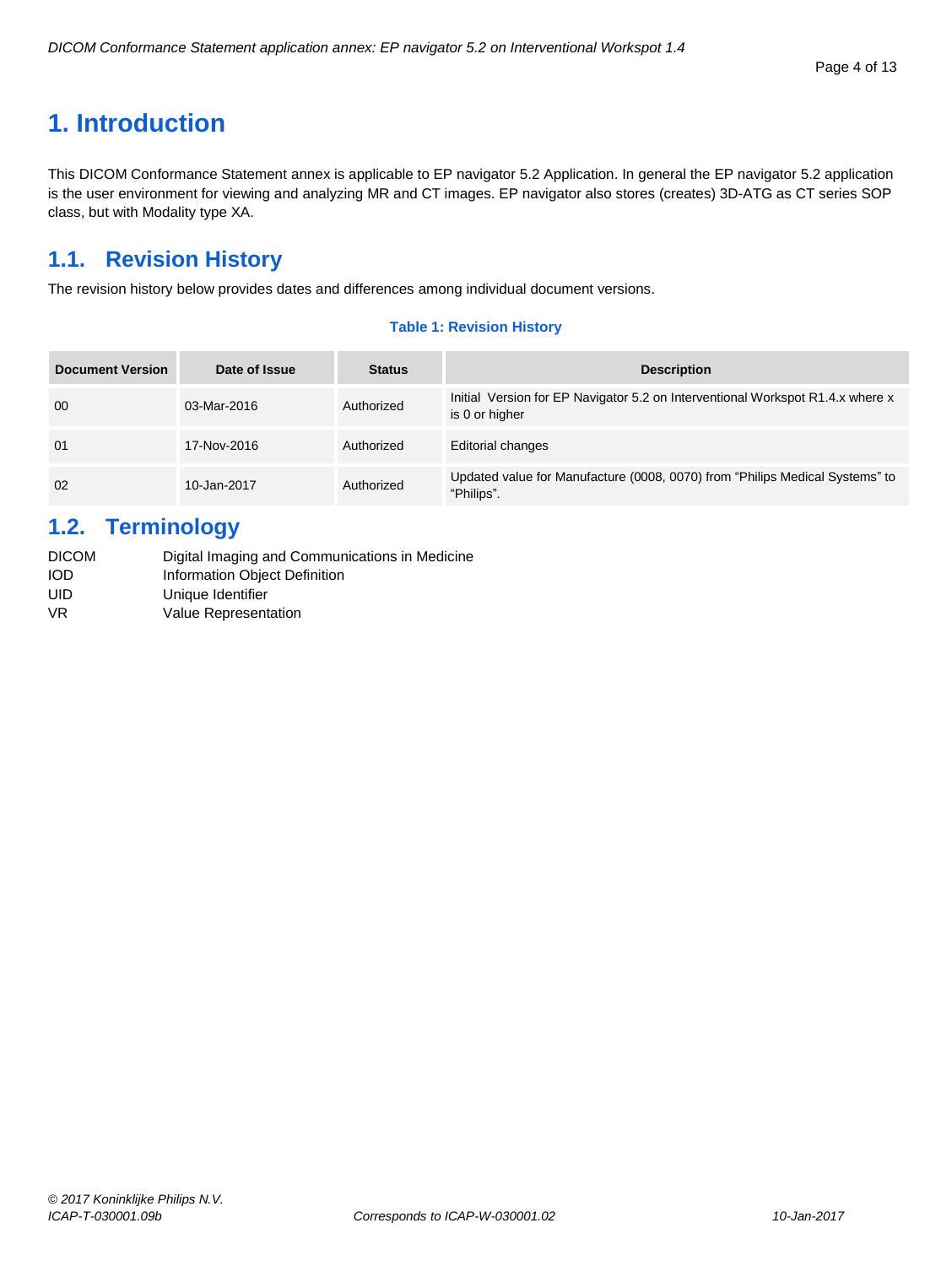# <span id="page-4-0"></span>**2. Data Specifications**

# <span id="page-4-1"></span>**2.1. Supported IOD's**

This section specifies each IOD accepted and / or created by EP navigator 5.2 Application.

- ACCEPTED The applicable IOD is accepted for storage in the repository of the hosting platform and supported as input data for EP navigator 5.2 Application or viewing and analysis.
- CREATED The EP navigator 5.2 Application supports generation of derived data by using the applicable IOD and is able to store this data in the repository of the hosting platform.

#### **Table 2: Supported IOD's**

| <b>IOD</b>                                |                           |                 | <b>Support</b> |
|-------------------------------------------|---------------------------|-----------------|----------------|
| <b>Name</b>                               | UID                       | <b>ACCEPTED</b> | <b>CREATED</b> |
| CT Image Storage SOP Class                | 1.2.840.10008.5.1.4.1.1.2 | Yes             | Yes            |
| MR Image Storage SOP Class                | 1.2.840.10008.5.1.4.1.1.4 | Yes             | No             |
| Secondary Capture Image Storage SOP Class | 1.2.840.10008.5.1.4.1.1.7 | No              | Yes            |

**Note:** EP navigator can also use session data as input, which is stored as SC image. However, it cannot use any other SC image object.

# <span id="page-4-2"></span>**2.1.1. Acceptance Criteria**

This section specifies the acceptance criteria applied by EP navigator 5.2 Application to which a dataset should adhere before it can be imported into the application. This can be criteria on the highest level (e.g. data from a certain manufacturer or system model) or certain DICOM attributes mandatory to be present into the dataset holding a specific value. In case one or more Philips private attributes are required, then a list of supported Philips system models will be mentioned.

### **Table 3: Accepted system models.**

| Manufacturer   | <b>Modality</b> | System Model Name(s) |
|----------------|-----------------|----------------------|
| Not applicable | Not applicable  | Not applicable       |

### **Table 4: Accepted transfer syntaxes per IOD**

| <b>IOD</b>                 |                           | <b>Transfer Syntax</b>                                                                  |                                                                 |  |  |
|----------------------------|---------------------------|-----------------------------------------------------------------------------------------|-----------------------------------------------------------------|--|--|
| <b>Name</b>                | <b>UID</b>                | <b>Name</b>                                                                             | <b>UID</b>                                                      |  |  |
| CT Image Storage SOP Class | 1.2.840.10008.5.1.4.1.1.2 | Implicit VR Little Endian<br>Explicit VR Big Endian<br><b>Explicit VR Little Endian</b> | 1.2.840.10008.1.2<br>1.2.840.10008.1.2.2<br>1.2.840.10008.1.2.1 |  |  |
| MR Image Storage SOP Class | 1.2.840.10008.5.1.4.1.1.4 | Implicit VR Little Endian<br>Explicit VR Big Endian<br><b>Explicit VR Little Endian</b> | 1.2.840.10008.1.2<br>1.2.840.10008.1.2.2<br>1.2.840.10008.1.2.1 |  |  |

#### **Table 5: Accepted attribute values**

| <b>Attribute Name</b> | <b>Attribute Number</b> | Values / Comments |
|-----------------------|-------------------------|-------------------|
| Not applicable        | Not applicable          | Not applicable    |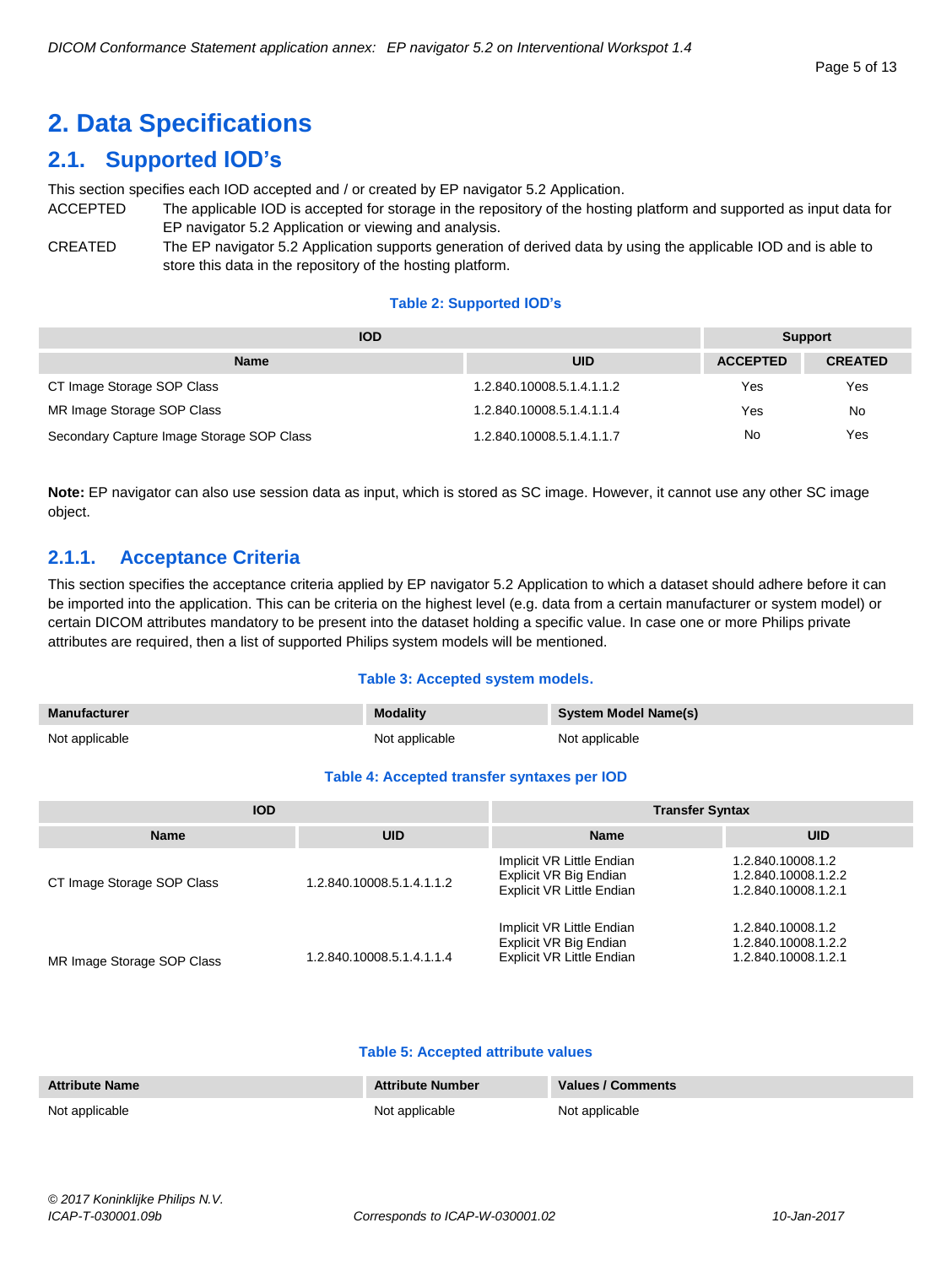# <span id="page-5-0"></span>**2.1.2. Contents of Created IOD's**

This section specifies in detail the attribute contents of created data objects. Attributes are grouped together by its corresponding module as specified by DICOM standard. Philips private attributes are excluded for specification.

Abbreviations used in the Module table for the column "Presence of Value" are:

- ALWAYS The attribute is always present with a value
- EMPTY The attribute is always present without any value (attribute sent zero length)
- VNAP The attribute is always present and its Value is Not Always Present (attribute sent zero length if no value is present)
- ANAP The attribute is present under specified condition if present then it will always have a value

The abbreviations used in the Module table for the column "Source" are:

- AUTO The attribute value is generated automatically CONFIG The attribute value source is a configurable parameter COPY The attribute value source is another SOP instance FIXED The attribute value is hard-coded in the application IMPLICIT The attribute value source is a user-implicit setting MPPS The attribute value is the same as that use for Modality Performed Procedure Step MWL The attribute value source is a Modality Worklist
- USER The attribute value source is explicit user input

## <span id="page-5-1"></span>**2.1.2.1. Secondary Capture Image Storage SOP class**

#### **Table 6: IOD of Created Secondary Capture Image Storage SOP Class Instances**

| <b>Information Entity</b> | <b>Module</b>                         | <b>Presence Of Module</b> |
|---------------------------|---------------------------------------|---------------------------|
| Patient                   | <b>Patient Module</b>                 | <b>ALWAYS</b>             |
| Study                     | <b>General Study Module</b>           | ALWAYS                    |
|                           | <b>Patient Study Module</b>           | <b>USER DEFINED</b>       |
| <b>Series</b>             | <b>General Series Module</b>          | ALWAYS                    |
| Equipment                 | <b>General Equipment Module</b>       | <b>USER DEFINED</b>       |
|                           | <b>SC Equipment Module</b>            | <b>ALWAYS</b>             |
| Image                     | General Image Module                  | <b>ALWAYS</b>             |
|                           | Image Pixel Module                    | ALWAYS                    |
|                           | SOP Common Module                     | ALWAYS                    |
|                           | <b>SC Image Module</b>                | ALWAYS                    |
|                           | Modality LUT Module                   | <b>USER DEFINED</b>       |
|                           | VOI LUT Module                        | <b>USER DEFINED</b>       |
|                           | Extended DICOM and private attributes | <b>ALWAYS</b>             |

#### **Table 7: Patient Module**

| <b>Attribute Name</b> | Tag       | <b>VR</b> | Value | <b>Presence of Value</b> | <b>Source</b> | <b>Comment</b> |
|-----------------------|-----------|-----------|-------|--------------------------|---------------|----------------|
| Patient's Name        | 0010,0010 | <b>PN</b> |       | <b>ALWAYS</b>            | <b>AUTO</b>   |                |
| Patient ID            | 0010.0020 | LO        |       | <b>ALWAYS</b>            | <b>AUTO</b>   |                |
| Patient's Birth Date  | 0010.0030 | DA        |       | ALWAYS                   | <b>AUTO</b>   |                |
| Patient's Sex         | 0010,0040 | <b>CS</b> |       | <b>ALWAYS</b>            | <b>AUTO</b>   |                |

#### **Table 8: General Study Module**

| <b>Attribute Name</b> | Tag       | <b>VR</b> | Value | <b>Presence of Value</b> | <b>Source</b> |  |
|-----------------------|-----------|-----------|-------|--------------------------|---------------|--|
| <b>Study Date</b>     | 0008.0020 | DA        |       | <b>ALWAYS</b>            | <b>AUTC</b>   |  |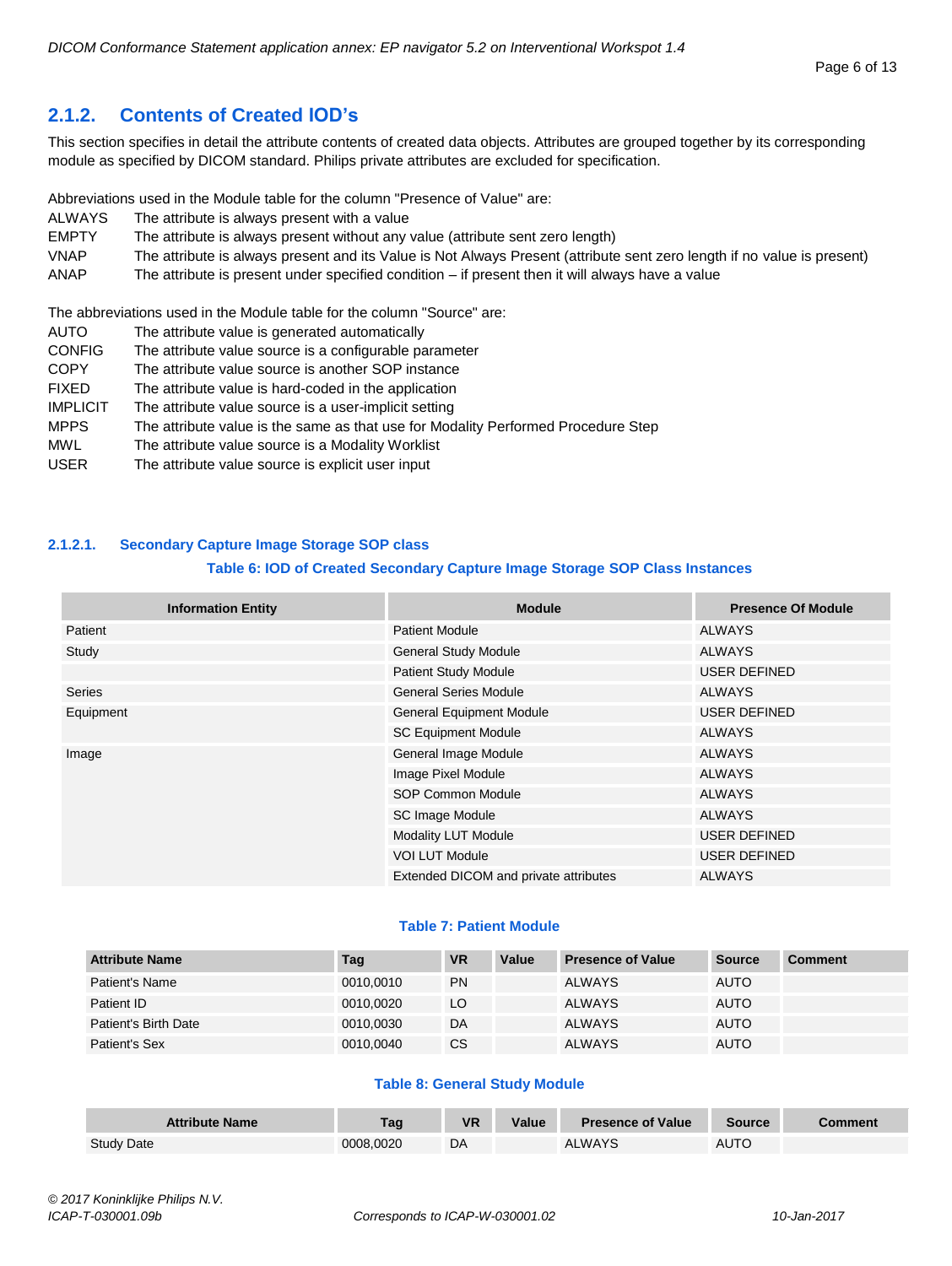#### Page 7 of 13

| <b>Study Time</b>                | 0008,0030 | TM        | <b>ALWAYS</b> | <b>AUTO</b>                   |
|----------------------------------|-----------|-----------|---------------|-------------------------------|
| <b>Accession Number</b>          | 0008,0050 | <b>SH</b> | <b>VNAP</b>   |                               |
| Referring Physician's Name       | 0008,0090 | <b>PN</b> | <b>VNAP</b>   | <b>AUTO</b>                   |
| Study Instance UID               | 0020,000D | UI        | <b>ALWAYS</b> | <b>AUTO</b>                   |
| Study ID                         | 0020,0010 | <b>SH</b> | <b>ALWAYS</b> | <b>AUTO</b>                   |
| <b>Study Description</b>         | 0008,1030 | LO        | ANAP          | COPY,<br><b>USER</b>          |
| Procedure Code Sequence          | 0008,1032 | SQ        | ANAP          | <b>AUTO</b>                   |
| >Code Value                      | 0008,0100 | <b>SH</b> | <b>ALWAYS</b> | <b>AUTO</b>                   |
| >Coding Scheme Designator        | 0008,0102 | <b>SH</b> | <b>ALWAYS</b> | <b>AUTO</b>                   |
| >Code Meaning                    | 0008,0104 | LO        | <b>ALWAYS</b> | <b>AUTO</b>                   |
| Physician(s) of Record           | 0008,1048 | <b>PN</b> | ANAP          | AUTO.<br>COPY.<br><b>USER</b> |
| <b>Referenced Study Sequence</b> | 0008,1110 | SQ        | ANAP          | AUTO                          |
| >Referenced SOP Class UID        | 0008,1150 | UI        | <b>ALWAYS</b> | AUTO                          |
| >Referenced SOP Instance UID     | 0008,1155 | UI        | <b>ALWAYS</b> | AUTO                          |
|                                  |           |           |               |                               |

# **Table 9: Patient Study Module**

| <b>Attribute Name</b> | Tag       | <b>VR</b> | Value | <b>Presence of Value</b> | Source               | <b>Comment</b> |
|-----------------------|-----------|-----------|-------|--------------------------|----------------------|----------------|
| Patient's Age         | 0010.1010 | AS        |       | ANAP                     | AUTO.<br><b>COPY</b> |                |

#### **Table 10: General Series Module**

| <b>Attribute Name</b>                | Tag       | <b>VR</b> | Value | <b>Presence of Value</b> | <b>Source</b>                 | <b>Comment</b> |
|--------------------------------------|-----------|-----------|-------|--------------------------|-------------------------------|----------------|
| Series Description                   | 0008,103E | LO        |       | <b>ANAP</b>              | AUTO,<br><b>USER</b>          |                |
| Performing Physician's Name          | 0008,1050 | <b>PN</b> |       | <b>ANAP</b>              | COPY.<br><b>USER</b>          |                |
| Operators' Name                      | 0008,1070 | <b>PN</b> |       | <b>ANAP</b>              | AUTO,<br>COPY.<br><b>USER</b> |                |
| Series Instance UID                  | 0020,000E | UI        |       | <b>ALWAYS</b>            | AUTO.<br><b>COPY</b>          |                |
| Series Number                        | 0020,0011 | <b>IS</b> |       | <b>VNAP</b>              | AUTO.<br><b>COPY</b>          |                |
| <b>Request Attributes Sequence</b>   | 0040,0275 | SQ        |       | <b>ANAP</b>              | <b>AUTO</b>                   |                |
| Performed Procedure Step Start Date  | 0040,0244 | DA        |       | <b>ANAP</b>              | AUTO.<br><b>COPY</b>          |                |
| Performed Procedure Step Start Time  | 0040,0245 | <b>TM</b> |       | <b>ANAP</b>              | AUTO.<br><b>COPY</b>          |                |
| Performed Procedure Step ID          | 0040,0253 | <b>SH</b> |       | <b>ANAP</b>              | AUTO.<br><b>COPY</b>          |                |
| Performed Procedure Step Description | 0040,0254 | LO        |       | <b>ANAP</b>              | AUTO.<br><b>USER</b>          |                |

# **Table 11: General Equipment Module**

| <b>Attribute Name</b> | Tag       | <b>VR</b> | Value   | <b>Presence of</b><br>Value | <b>Source</b> | <b>Comment</b> |
|-----------------------|-----------|-----------|---------|-----------------------------|---------------|----------------|
| Manufacturer          | 0008.0070 | LC        | Philips | <b>VNAP</b>                 | <b>FIXED</b>  |                |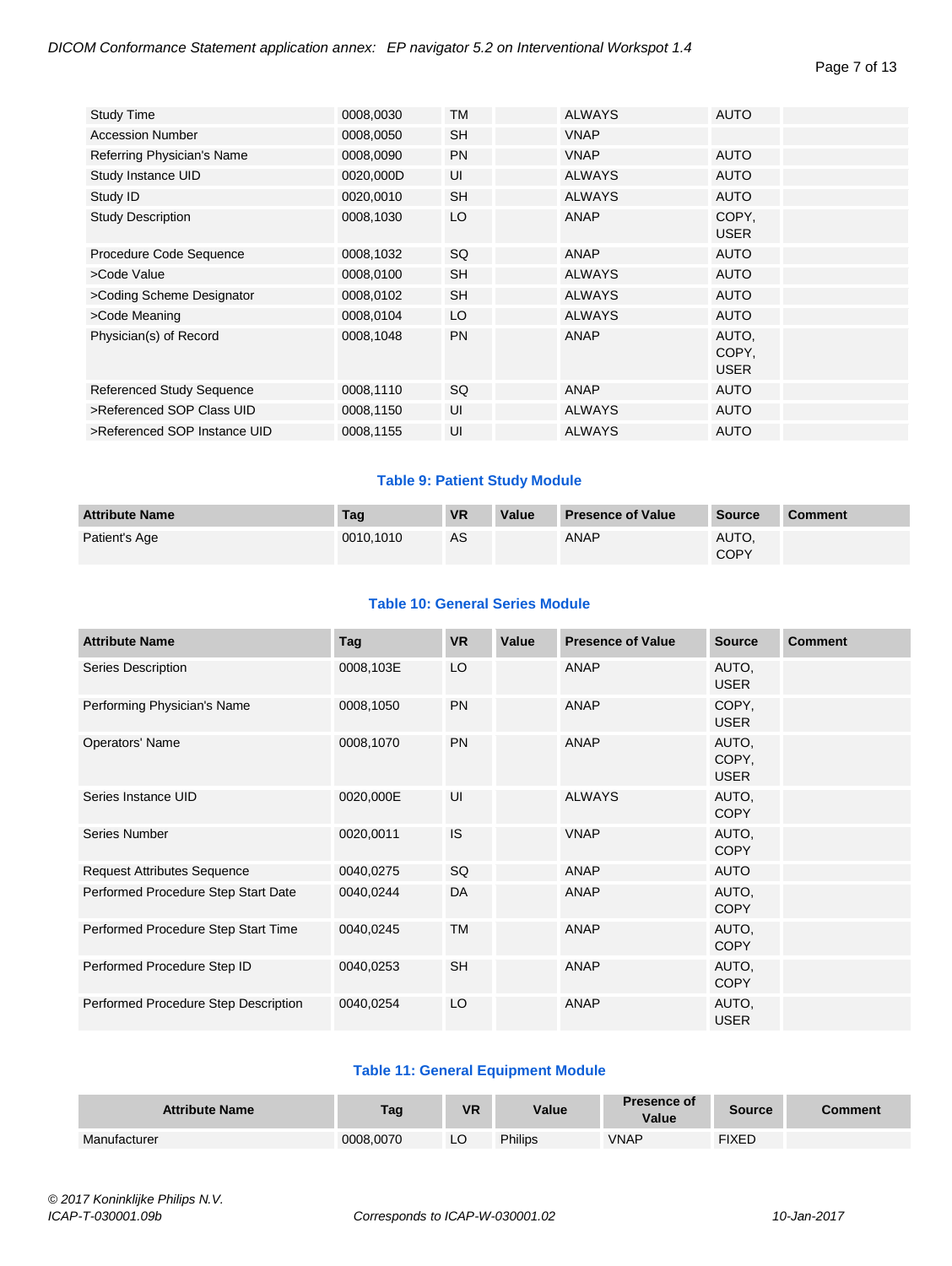#### Page 8 of 13

| <b>Institution Name</b>   | 0008,0080 | LO |              | ANAP | <b>CONFIG</b> |                                                         |
|---------------------------|-----------|----|--------------|------|---------------|---------------------------------------------------------|
| Manufacturer's Model Name | 0008,1090 | LO | EP navigator | ANAP | <b>FIXED</b>  |                                                         |
| <b>Software Versions</b>  | 0018,1020 | LO | 1.4.x        | ANAP | <b>FIXED</b>  | where "x" is the<br>detailed application<br>SW version. |

# **Table 12 : SC Equipment Module**

| <b>Attribute Name</b>                                           | Tag       | <b>VR</b> | Value | <b>Presence of Value</b> | <b>Source</b> | <b>Comment</b>                                                                                                                                             |
|-----------------------------------------------------------------|-----------|-----------|-------|--------------------------|---------------|------------------------------------------------------------------------------------------------------------------------------------------------------------|
| Modality                                                        | 0008,0060 | CS.       | XA    | <b>ANAP</b>              | <b>AUTO</b>   | In Case Application<br>Session: XA:<br>In case Stude or Carto<br>export depending on<br>input data<br>$CT = > CT, MR = > MR, 3D -$<br>$ATG \Rightarrow CT$ |
| <b>Conversion Type</b>                                          | 0008.0064 | CS.       |       | <b>ALWAYS</b>            | <b>AUTO</b>   | <b>WSD</b>                                                                                                                                                 |
| Secondary Capture Device Manufacturer                           | 0018,1016 | LO        |       | ANAP                     | <b>AUTO</b>   |                                                                                                                                                            |
| Secondary Capture Device Manufacturer's 0018,1018<br>Model Name |           | LO        |       | <b>ANAP</b>              | <b>AUTO</b>   |                                                                                                                                                            |
| Secondary Capture Device Software<br>Version(s)                 | 0018.1019 | LO        |       | ANAP                     | <b>AUTO</b>   |                                                                                                                                                            |

# **Table 13: General Image Module**

| <b>Attribute Name</b>        | Tag       | <b>VR</b> | Value                              | <b>Presence</b><br>of Value | <b>Source</b> | <b>Comment</b>                                                                                                        |
|------------------------------|-----------|-----------|------------------------------------|-----------------------------|---------------|-----------------------------------------------------------------------------------------------------------------------|
| Image Type                   | 0008,0008 | <b>CS</b> | DERIVED\SECONDARY ALWAYS<br>\3DSEG |                             | <b>AUTO</b>   | For Stude and Carto<br>Export<br>:DERIVED\SECONDARY\<br>3DSEG<br>For Application Session:<br><b>DERIVED\SECONDARY</b> |
| <b>Acquisition Date</b>      | 0008,0022 | DA        |                                    | <b>ANAP</b>                 | <b>AUTO</b>   |                                                                                                                       |
| <b>Acquisition Time</b>      | 0008,0032 | <b>TM</b> |                                    | <b>ANAP</b>                 | <b>AUTO</b>   |                                                                                                                       |
| Referenced Image Sequence    | 0008,1140 | SQ        |                                    | <b>ANAP</b>                 | <b>AUTO</b>   |                                                                                                                       |
| >Referenced SOP Class UID    | 0008,1150 | UI        |                                    | <b>ALWAYS</b>               | <b>AUTO</b>   |                                                                                                                       |
| >Referenced SOP Instance UID | 0008,1155 | UI        |                                    | <b>ALWAYS</b>               | <b>AUTO</b>   |                                                                                                                       |
| <b>Acquisition Number</b>    | 0020,0012 | <b>IS</b> |                                    | ANAP                        | <b>AUTO</b>   |                                                                                                                       |
| Instance Number              | 0020,0013 | <b>IS</b> |                                    | <b>VNAP</b>                 | <b>AUTO</b>   |                                                                                                                       |
| Image Comments               | 0020,4000 | <b>LT</b> |                                    | ANAP                        | <b>AUTO</b>   |                                                                                                                       |

# **Table 14: Image Pixel Module**

| <b>Attribute Name</b>       | Tag       | <b>VR</b> | Value                | <b>Presence of Value</b> | <b>Source</b> | <b>Comment</b>                                                                       |
|-----------------------------|-----------|-----------|----------------------|--------------------------|---------------|--------------------------------------------------------------------------------------|
| Samples per Pixel           | 0028,0002 | US.       |                      | <b>ALWAYS</b>            | AUTO          |                                                                                      |
| Photometric Interpretation  | 0028,0004 | <b>CS</b> | RGB,<br>MONOCHROME 2 | <b>ALWAYS</b>            | <b>AUTO</b>   | For Stude And<br>Carto Export:<br>RGB,<br>For Application<br>Session:<br>MONOCHROME2 |
| <b>Planar Configuration</b> | 0028,0006 | US.       |                      | ANAP                     | <b>AUTO</b>   |                                                                                      |
| Rows                        | 0028,0010 | US.       |                      | <b>ALWAYS</b>            | <b>AUTO</b>   |                                                                                      |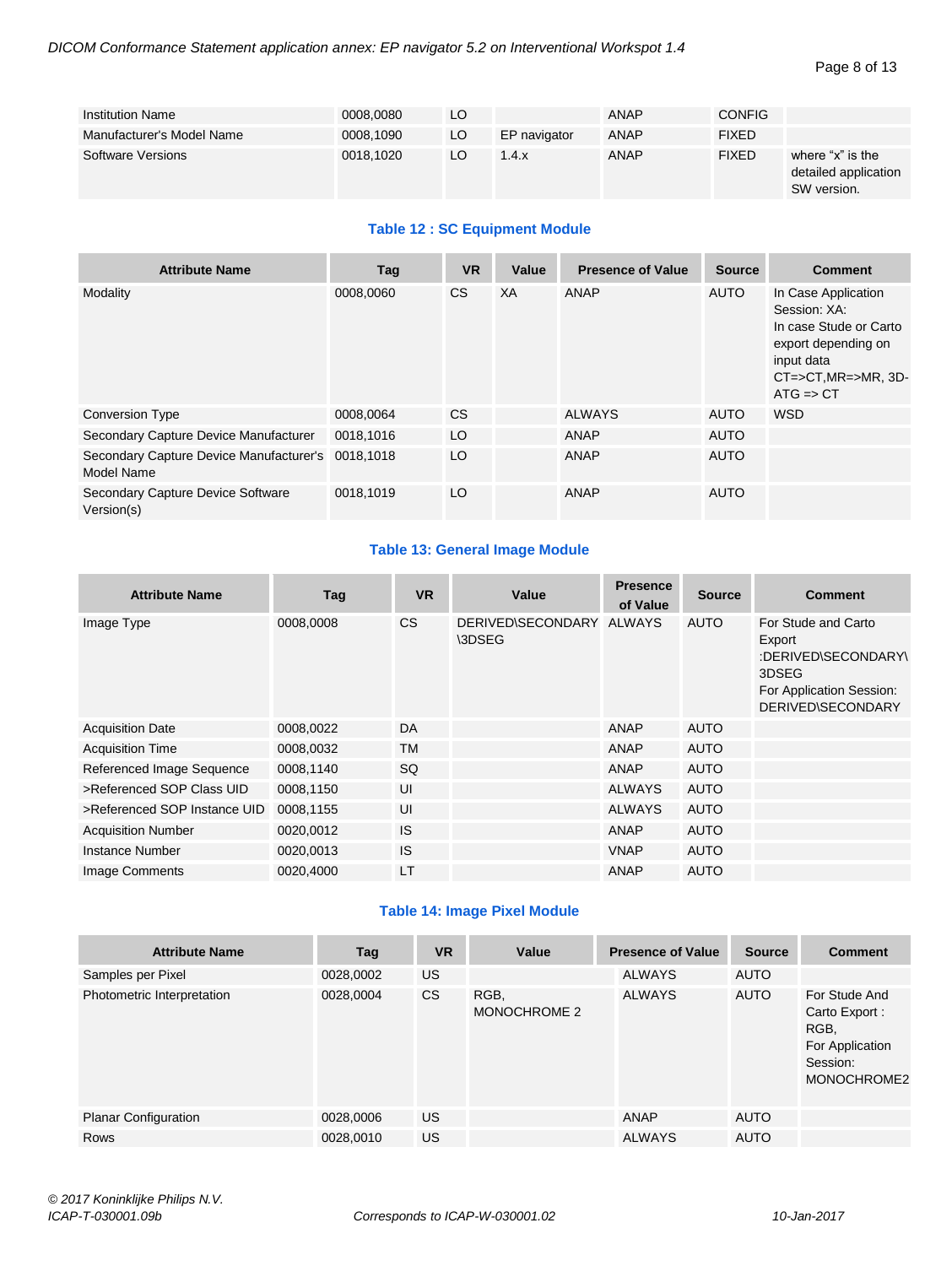#### Page 9 of 13

| Columns                     | 0028.0011 | US    |    | <b>ALWAYS</b> | <b>AUTO</b> |   |
|-----------------------------|-----------|-------|----|---------------|-------------|---|
| <b>Bits Allocated</b>       | 0028,0100 | US.   | -8 | <b>ALWAYS</b> | <b>AUTO</b> | 8 |
| <b>Bits Stored</b>          | 0028,0101 | US.   | 8  | <b>ALWAYS</b> | <b>AUTO</b> | 8 |
| High Bit                    | 0028,0102 | US.   |    | <b>ALWAYS</b> | <b>AUTO</b> |   |
| <b>Pixel Representation</b> | 0028,0103 | US.   |    | <b>ALWAYS</b> | <b>AUTO</b> |   |
| Pixel Data                  | 7FE0,0010 | OW/OB |    | <b>ANAP</b>   | <b>AUTO</b> |   |

#### **Table 9: SC Image Module**

| <b>Attribute Name</b>     | Tag       | VR        | Value | <b>Presence of Value</b> | <b>Source</b> | Comment |
|---------------------------|-----------|-----------|-------|--------------------------|---------------|---------|
| Date of Secondary Capture | 0018.1012 | DA        |       | ANAP                     | <b>AUTO</b>   |         |
| Time of Secondary Capture | 0018.1014 | <b>TM</b> |       | ANAP                     | <b>AUTO</b>   |         |

### **Table 10: Modality LUT Module**

| <b>Attribute Name</b> | <b>Tag</b> | <b>VR</b> | Value | <b>Presence of Value</b> | <b>Source</b> | <b>Comment</b> |
|-----------------------|------------|-----------|-------|--------------------------|---------------|----------------|
| Rescale Intercept     | 0028,1052  | DS        |       | <b>ALWAYS</b>            |               |                |
| Rescale Slope         | 0028,1053  | DS        |       | <b>ALWAYS</b>            |               |                |
| Rescale Type          | 0028,1054  | LO        | US    | <b>ALWAYS</b>            |               |                |

# **Table 11: VOI LUT Module**

| <b>Attribute Name</b> | Tag       | VR | Value | <b>Presence of Value</b> | <b>Source</b> | Comment |
|-----------------------|-----------|----|-------|--------------------------|---------------|---------|
| <b>Window Center</b>  | 0028.1050 | DS |       | <b>ALWAYS</b>            |               |         |
| Window Width          | 0028.1051 | DS |       | <b>ALWAYS</b>            |               |         |

#### **Table 15: SOP Common Module**

| <b>Attribute Name</b>  | Tag       | <b>VR</b> | Value                     | <b>Presence of Value</b> | <b>Source</b> | <b>Comment</b> |
|------------------------|-----------|-----------|---------------------------|--------------------------|---------------|----------------|
| Instance Creation Date | 0008.0012 | DA        |                           | <b>ANAP</b>              | <b>AUTO</b>   |                |
| Instance Creation Time | 0008.0013 | TM        |                           | ANAP                     | <b>AUTO</b>   |                |
| SOP Class UID          | 0008.0016 | UI        | 1.2.840.10008.5.1.4.1.1.7 | ALWAYS                   | <b>AUTO</b>   |                |
| SOP Instance UID       | 0008.0018 | UI        |                           | <b>ALWAYS</b>            | <b>AUTO</b>   |                |
| Instance Number        | 0020.0013 | <b>IS</b> |                           | <b>ANAP</b>              | <b>AUTO</b>   |                |

# **Table 16: DICOM and private attributes for Secondary Capture Image Storage SOP Class Instances (Segmentation)**

| <b>Attribute Name</b>                        | Tag          | <b>VR</b> | Value | <b>Presence of Value Source</b> | <b>Comment</b> |
|----------------------------------------------|--------------|-----------|-------|---------------------------------|----------------|
| Imager Pixel<br>Spacing                      | 0018,1164    | DS.       |       |                                 |                |
| <b>Shutter Left Vertical</b><br>Edge         | 0018,1602 IS |           |       |                                 |                |
| <b>Shutter Right</b><br><b>Vertical Edge</b> | 0018,1604 IS |           |       |                                 |                |
| <b>Shutter Upper</b><br>Horizontal Edge      | 0018,1606    | - IS      |       |                                 |                |
| <b>Shutter Lower</b><br>Horizontal Edge      | 0018,1608    | IS.       |       |                                 |                |
| <b>Application Version</b>                   | 0018,9525    | LO.       |       |                                 |                |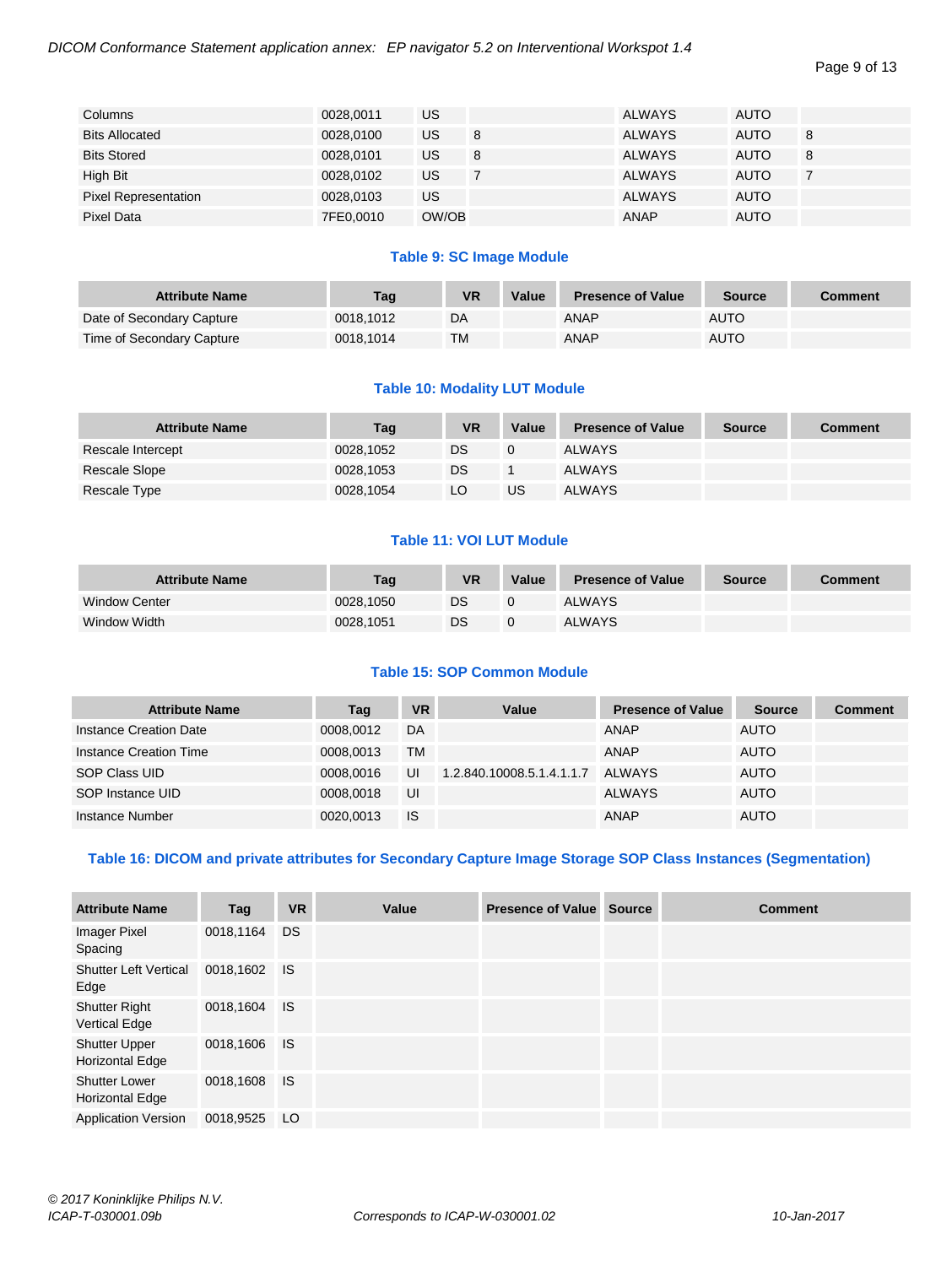| Frame Of<br>Reference UID              | 0020,0052 UI |           |                                 |      |             |                                                                                                                                                                                                                                                                                    |
|----------------------------------------|--------------|-----------|---------------------------------|------|-------------|------------------------------------------------------------------------------------------------------------------------------------------------------------------------------------------------------------------------------------------------------------------------------------|
| <b>Position Reference</b><br>Indicator | 0020,1040    | LO.       |                                 |      |             |                                                                                                                                                                                                                                                                                    |
| Requested<br>Procedure ID              | 0040,1001    | <b>SH</b> |                                 |      |             |                                                                                                                                                                                                                                                                                    |
|                                        | 0011,00A0    | LO.       | BioPri3D                        | ANAP | <b>AUTO</b> | For Carto:<br>(0011,00xx) LO [BioPri3D PrivateCreator<br>(0063,00xx) LO [BioPri3D PrivateCreator<br>For Stude export $\Rightarrow$ (0019, 00xx) LO<br>[SPI-P Release PrivateCreator<br>For Application Session:<br>(2003,0026) LO [Philips X-ray Imaging<br>DD 023] PrivateCreator |
|                                        | 0063,0021    | LO        | BioPri3D                        | ANAP | AUTO        |                                                                                                                                                                                                                                                                                    |
|                                        | 0019,0010    | LO.       | SPI-P Release 1                 | ANAP | AUTO        |                                                                                                                                                                                                                                                                                    |
|                                        | 2003,0026    | LO.       | Philips X-ray Imaging DD<br>023 | ANAP | <b>AUTO</b> |                                                                                                                                                                                                                                                                                    |

# <span id="page-9-0"></span>**2.1.2.2. CT Image Storage SOP class**

# **Table 17: IOD of Created CT Image Storage SOP Class Instances**

| <b>Information Entity</b> | <b>Module</b>                         | <b>Presence Of Module</b> |
|---------------------------|---------------------------------------|---------------------------|
| Patient                   | <b>Patient Module</b>                 | <b>ALWAYS</b>             |
| Study                     | <b>General Study Module</b>           | <b>ALWAYS</b>             |
| <b>Series</b>             | <b>General Series Module</b>          | <b>ALWAYS</b>             |
| Frame of reference        | Frame of reference Module             | <b>ALWAYS</b>             |
| Equipment                 | <b>General Equipment Module</b>       | <b>ALWAYS</b>             |
| Image                     | General Image Module                  | <b>ALWAYS</b>             |
|                           | Image Plane Module                    | <b>ALWAYS</b>             |
|                           | Image Pixel Module                    | <b>ALWAYS</b>             |
|                           | SOP Common Module                     | <b>ALWAYS</b>             |
|                           | CT Image Module                       | ALWAYS                    |
|                           | Modality LUT Module                   | <b>USER DEFINED</b>       |
|                           | <b>SOP Common Module</b>              | ALWAYS                    |
|                           | Extended DICOM and private attributes | <b>ALWAYS</b>             |

#### **Table 18: Patient Module**

| <b>Attribute Name</b> | Tag       | <b>VR</b> | Value | <b>Presence of Value</b> | <b>Source</b> | <b>Comment</b> |
|-----------------------|-----------|-----------|-------|--------------------------|---------------|----------------|
| Patient's Name        | 0010.0010 | <b>PN</b> |       | ALWAYS                   | <b>AUTO</b>   |                |
| Patient ID            | 0010.0020 | LO        |       | <b>ALWAYS</b>            | <b>AUTO</b>   |                |
| Patient's Birth Date  | 0010.0030 | DA        |       | <b>ALWAYS</b>            | <b>AUTO</b>   |                |
| Patient's Sex         | 0010.0040 | CS.       |       | <b>ALWAYS</b>            | <b>AUTO</b>   |                |

# **Table 19: General Study Module**

| <b>Attribute Name</b>      | Tag       | <b>VR</b> | Value | <b>Presence of Value</b> | <b>Source</b> | <b>Comment</b> |
|----------------------------|-----------|-----------|-------|--------------------------|---------------|----------------|
| <b>Study Date</b>          | 0008.0020 | DA        |       | <b>ALWAYS</b>            | <b>AUTO</b>   |                |
| <b>Study Time</b>          | 0008.0030 | <b>TM</b> |       | <b>ALWAYS</b>            | <b>AUTO</b>   |                |
| <b>Accession Number</b>    | 0008,0050 | <b>SH</b> |       | <b>VNAP</b>              |               |                |
| Referring Physician's Name | 0008,0090 | <b>PN</b> |       | <b>VNAP</b>              | <b>AUTO</b>   |                |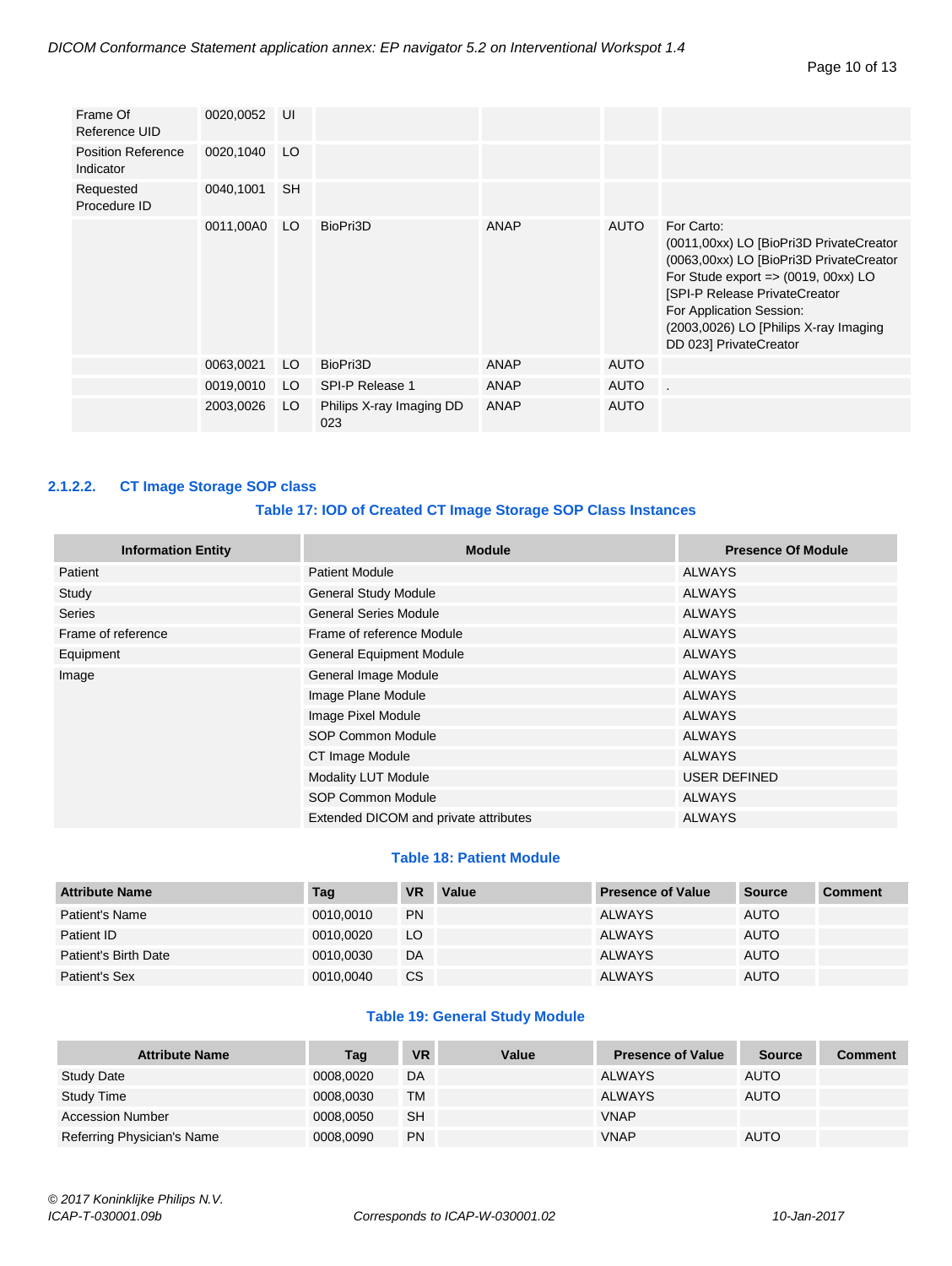Page 11 of 13

| Study Instance UID | 0020.000D | UI        | <b>ALWAYS</b> | <b>AUTO</b> |
|--------------------|-----------|-----------|---------------|-------------|
| Study ID           | 0020,0010 | <b>SH</b> | <b>ALWAYS</b> | <b>AUTO</b> |

#### **Table 20: General Series Module**

| <b>Attribute Name</b>               | Tag       | <b>VR</b> | Value | <b>Presence of Value</b> | <b>Source</b>        | <b>Comment</b> |
|-------------------------------------|-----------|-----------|-------|--------------------------|----------------------|----------------|
| Series Description                  | 0008,103E | LO        |       | <b>ANAP</b>              | AUTO,<br><b>USER</b> |                |
| Series Date                         | 0008,0021 | DA        |       | <b>ANAP</b>              |                      |                |
| Series Time                         | 0008,0031 | TM        |       | <b>ANAP</b>              |                      |                |
| Modality                            | 0008,0060 | CS XA     |       | <b>ALWAYS</b>            |                      |                |
| Performing Physician's Name         | 0008,1050 | <b>PN</b> |       | <b>ANAP</b>              | COPY.<br><b>USER</b> |                |
| Series Instance UID                 | 0020,000E | UI        |       | <b>ALWAYS</b>            | AUTO.<br><b>COPY</b> |                |
| Series Number                       | 0020,0011 | <b>IS</b> |       | <b>VNAP</b>              | AUTO.<br><b>COPY</b> |                |
| Performed Procedure Step Start Date | 0040,0244 | DA        |       | <b>ANAP</b>              | AUTO.<br><b>COPY</b> |                |
| Performed Procedure Step Start Time | 0040,0245 | <b>TM</b> |       | <b>ANAP</b>              | AUTO.<br><b>COPY</b> |                |
| Performed Procedure Step ID         | 0040,0253 | <b>SH</b> |       | <b>ANAP</b>              | AUTO,<br><b>COPY</b> |                |

# **Table 21: Frame Of Reference Module**

| <b>Attribute Name</b>        | Tag       | <b>VR</b> | Value | <b>Presence of Value</b> | Source | <b>Comment</b> |
|------------------------------|-----------|-----------|-------|--------------------------|--------|----------------|
| Frame of Reference UID       | 0020.0052 | UI        |       | <b>ALWAYS</b>            |        |                |
| Position Reference Indicator | 0020.1040 | LO        |       | <b>VNAP</b>              |        |                |

# **Table 22: General Equipment Module**

| <b>Attribute Name</b>     | Tag       | <b>VR</b> | Value                   | <b>Presence of Value</b> | <b>Source</b> | <b>Comment</b>                                             |
|---------------------------|-----------|-----------|-------------------------|--------------------------|---------------|------------------------------------------------------------|
| Manufacturer              | 0008,0070 | LO.       | <b>Philips</b>          | <b>VNAP</b>              | <b>FIXED</b>  |                                                            |
| <b>Institution Name</b>   | 0008,0080 | LO.       |                         | ANAP                     | <b>CONFIG</b> |                                                            |
| Manufacturer's Model Name | 0008,1090 | LO        | Interventional Workspot | ANAP                     | <b>FIXED</b>  |                                                            |
| <b>Software Versions</b>  | 0018,1020 | LO.       | 1.4.x                   | <b>ANAP</b>              | <b>FIXED</b>  | where "x" is<br>the detailed<br>application<br>SW version. |

#### **Table 23: General Image Module**

| <b>Attribute Name</b>      | Tag       | <b>VR</b>     | Value                                  | <b>Presence of Value</b> | <b>Source</b> | <b>Comment</b> |
|----------------------------|-----------|---------------|----------------------------------------|--------------------------|---------------|----------------|
| Image Type                 | 0008,0008 | <sub>CS</sub> | ORIGINAL\PRIMARY\ ANAP<br><b>AXIAL</b> |                          | <b>AUTO</b>   |                |
| <b>Content Date</b>        | 0008,0023 | DA            |                                        | <b>ALWAYS</b>            | <b>AUTO</b>   |                |
| <b>Content Time</b>        | 0008,0033 | <b>TM</b>     |                                        | <b>ALWAYS</b>            | <b>AUTO</b>   |                |
| <b>Patient Orientation</b> | 0020,0020 | <b>CS</b>     |                                        | <b>EMPTY</b>             | <b>AUTO</b>   |                |
| Instance Number            | 0020.0013 | <b>IS</b>     |                                        | <b>VNAP</b>              | <b>AUTO</b>   |                |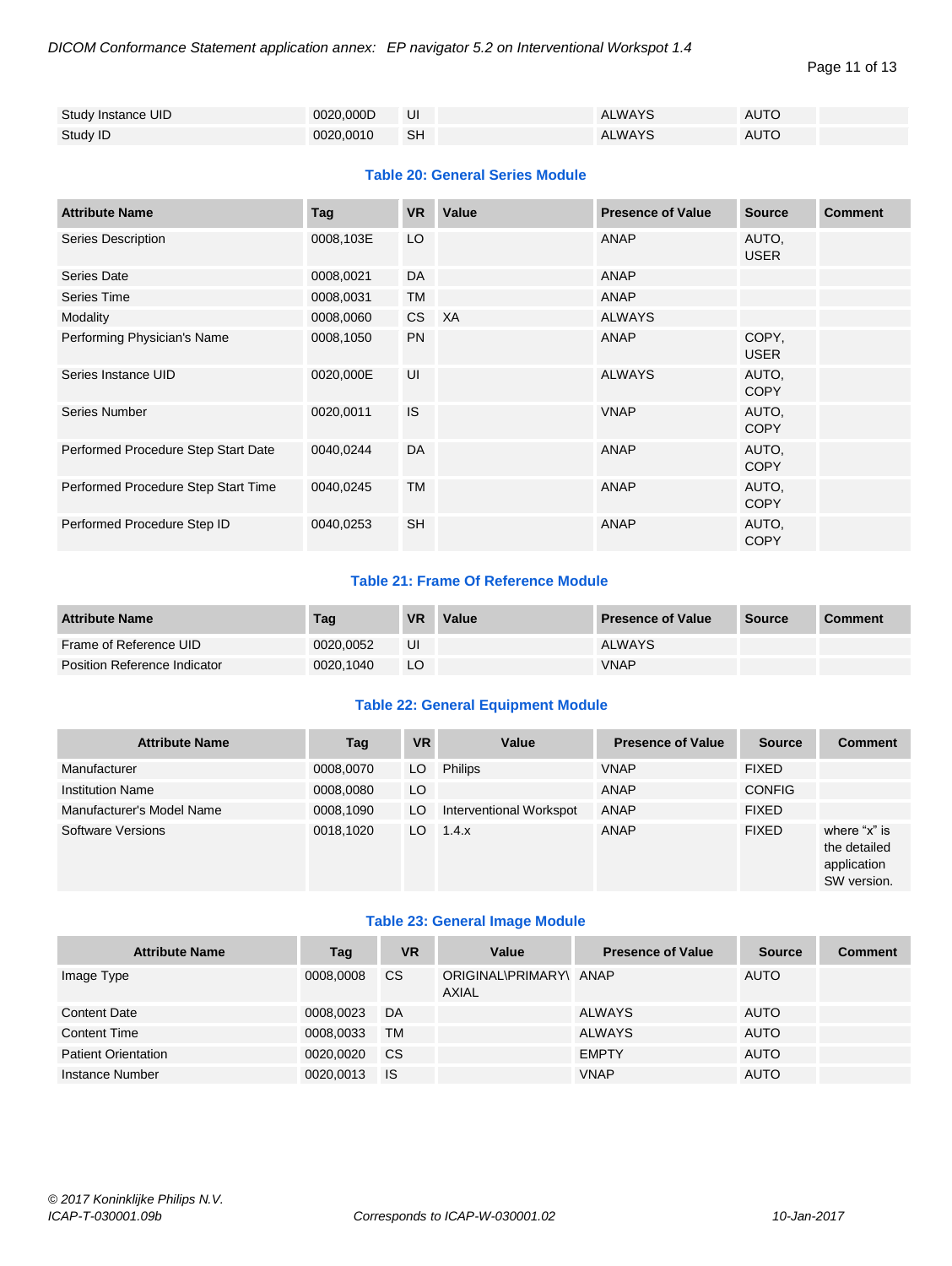# **Table 24: Image Plane Module**

| <b>Attribute Name</b>       | Tag          | <b>VR</b> | Value | <b>Presence of Value</b> | <b>Source</b> | <b>Comment</b> |
|-----------------------------|--------------|-----------|-------|--------------------------|---------------|----------------|
| <b>Slice Thickness</b>      | 0018,0050    | DS        |       | <b>VNAP</b>              |               |                |
| Image Position (Patient)    | 0020,0032 DS |           |       | <b>ALWAYS</b>            |               |                |
| Image Orientation (Patient) | 0020,0037 DS |           |       | ALWAYS                   |               |                |
| Slice Location              | 0020,1041 DS |           |       | <b>ANAP</b>              |               |                |
| Pixel Spacing               | 0028,0030    | DS        |       | <b>ALWAYS</b>            |               |                |

#### **Table 25: Image Pixel Module**

| <b>Attribute Name</b>       | Tag          | <b>VR</b> | Value       | <b>Presence of Value</b> | <b>Source</b> | <b>Comment</b> |
|-----------------------------|--------------|-----------|-------------|--------------------------|---------------|----------------|
| Samples per Pixel           | 0028,0002 US |           |             | ALWAYS                   |               |                |
| Photometric Interpretation  | 0028,0004 CS |           | MONOCHROME2 | ALWAYS                   |               |                |
| <b>Rows</b>                 | 0028,0010 US |           |             | <b>ALWAYS</b>            |               |                |
| Columns                     | 0028,0011 US |           |             | <b>ALWAYS</b>            |               |                |
| <b>Bits Allocated</b>       | 0028,0100 US |           | 16          | <b>ALWAYS</b>            |               |                |
| <b>Bits Stored</b>          | 0028,0101 US |           | 12          | <b>ALWAYS</b>            |               |                |
| High Bit                    | 0028,0102 US |           | 11          | <b>ALWAYS</b>            |               |                |
| <b>Pixel Representation</b> | 0028,0103 US |           |             | <b>ALWAYS</b>            |               |                |
| Pixel Data                  | 7FE0,0010 OW |           |             |                          |               |                |

# **Table 26: CT Image Module**

| <b>Attribute Name</b>     | Tag       | VR        | Value                         | <b>Presence of Value</b> | <b>Source</b> | <b>Comment</b> |
|---------------------------|-----------|-----------|-------------------------------|--------------------------|---------------|----------------|
| Image Type                | 0008,0008 | CS        | ORIGINAL\PRIMARY\AXIAL ALWAYS |                          |               |                |
| Rescale Intercept         | 0028,1052 | DS        |                               | <b>ALWAYS</b>            |               |                |
| Rescale Slope             | 0028,1053 | DS        |                               | <b>ALWAYS</b>            |               |                |
| <b>KVP</b>                | 0018,0060 | DS        |                               | <b>VNAP</b>              |               |                |
| <b>Acquisition Number</b> | 0020,0012 | <b>IS</b> |                               | <b>VNAP</b>              |               |                |
| Rescale Type              | 0028,1054 | LO        | US                            | <b>ALWAYS</b>            |               |                |

#### **Table 12: Modality LUT Module**

| <b>Attribute Name</b> | Taq       | <b>VR</b> | Value | <b>Presence of Value</b> | <b>Source</b> | <b>Comment</b> |
|-----------------------|-----------|-----------|-------|--------------------------|---------------|----------------|
| Rescale Intercept     | 0028.1052 | DS        |       | <b>ALWAYS</b>            |               |                |
| Rescale Slope         | 0028.1053 | <b>DS</b> |       | <b>ALWAYS</b>            |               |                |
| Rescale Type          | 0028,1054 | LO        | US    | <b>ALWAYS</b>            |               |                |

# **Table 28 :SOP Common Module**

| <b>Attribute Name</b>  | Tag       | <b>VR</b> | Value                     | <b>Presence of Value</b> | <b>Source</b> | <b>Comment</b> |
|------------------------|-----------|-----------|---------------------------|--------------------------|---------------|----------------|
| Instance Creation Date | 0008,0012 | DA        |                           | ANAP                     | <b>AUTO</b>   |                |
| Instance Creation Time | 0008.0013 | <b>TM</b> |                           | <b>ANAP</b>              | <b>AUTO</b>   |                |
| SOP Class UID          | 0008.0016 | UI        | 1.2.840.10008.5.1.4.1.1.2 | ALWAYS                   | <b>FIXED</b>  |                |
| SOP Instance UID       | 0008,0018 | UI        |                           | <b>ALWAYS</b>            | <b>AUTO</b>   |                |
| Instance Number        | 0020,0013 | - IS      |                           | <b>ANAP</b>              | <b>AUTO</b>   |                |

# **Table 29: Extended DICOM and private attributes for CT Image Storage SOP Class Instances**

| <b>Attribute Name</b> | Taq          | VR | Value      | Presence of Value | <b>Source</b> | <b>Comment</b> |
|-----------------------|--------------|----|------------|-------------------|---------------|----------------|
| Conversion Type       | 0008.0064 CS |    | <b>WSD</b> | ANAP              |               |                |